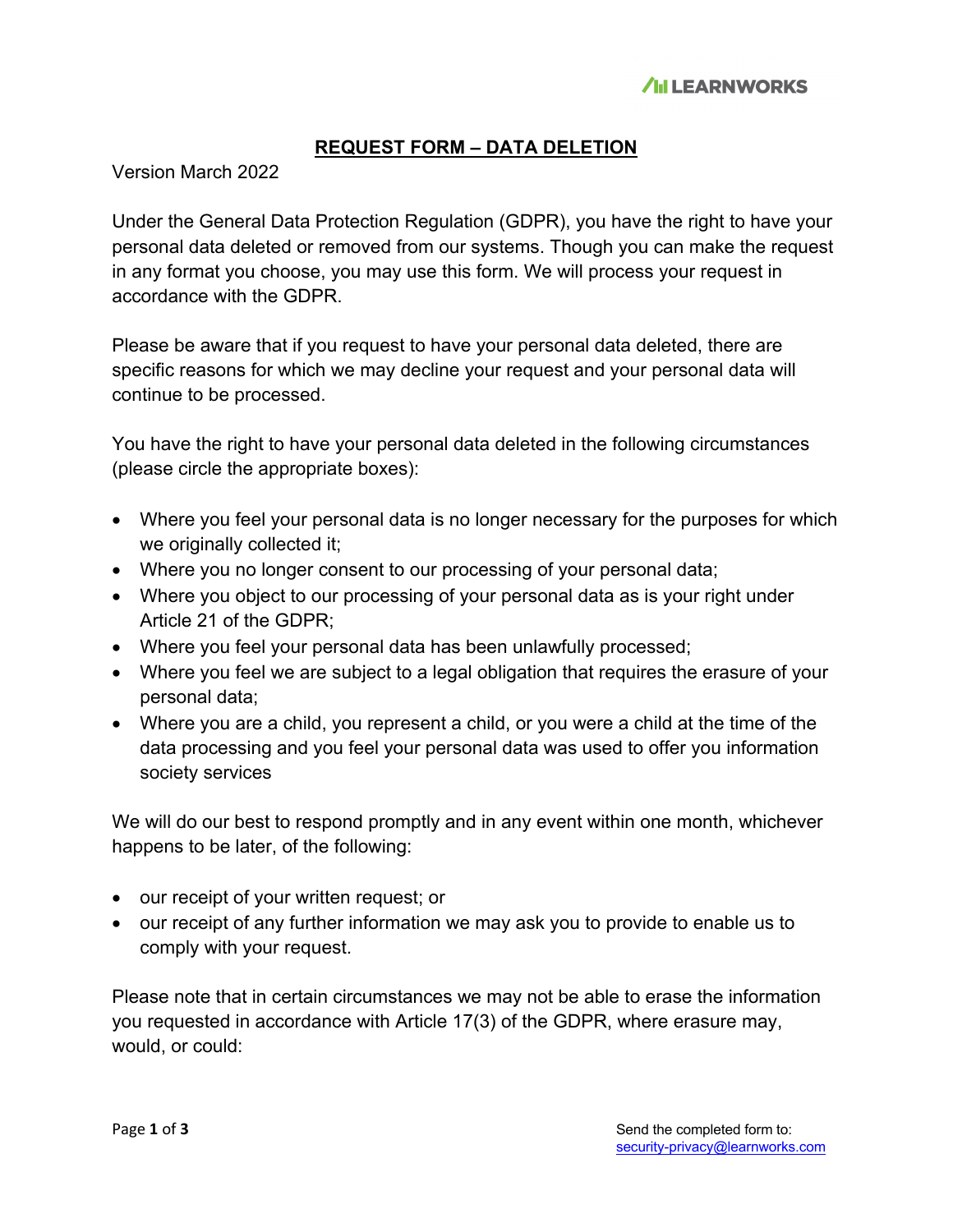- adversely affect the freedom of expression;
- contradict a legal obligation;
- act against the public interest in the area of public health;
- act against the public interest in the area of scientific or historical research; or
- prohibit the establishment of a legal defense or exercise of other legal claims.

In such cases you will be informed promptly and given full reasons for that decision.

## **Section 1: Details of the Person Making the Request**

- Name:
- Email address:

## **Section 2: Are You the Data Subject?**

Please circle the appropriate box and read the instructions with it.

- **Yes,** I am the data subject. I enclose proof of my identity (see below).
- **No,** I am acting on behalf of the data subject. I have enclosed the data subject's written authority and proof of the data subject's identity and my own identity (see below). (Please go to Section 3).

To ensure we are erasing data of the right person we require you to provide us with proof of your identity.

### **1. Proof of Identity**

You must send an email from the email address used in your account to securityprivacy@learnworks.com describing the request and attach the signed and scanned Data Deletion form.

### **Section 3: Details of the Data Subject (if different from section 1)**

- Name:
- Email address:

### **Section 4: What Information Do You Wish to Erase?**